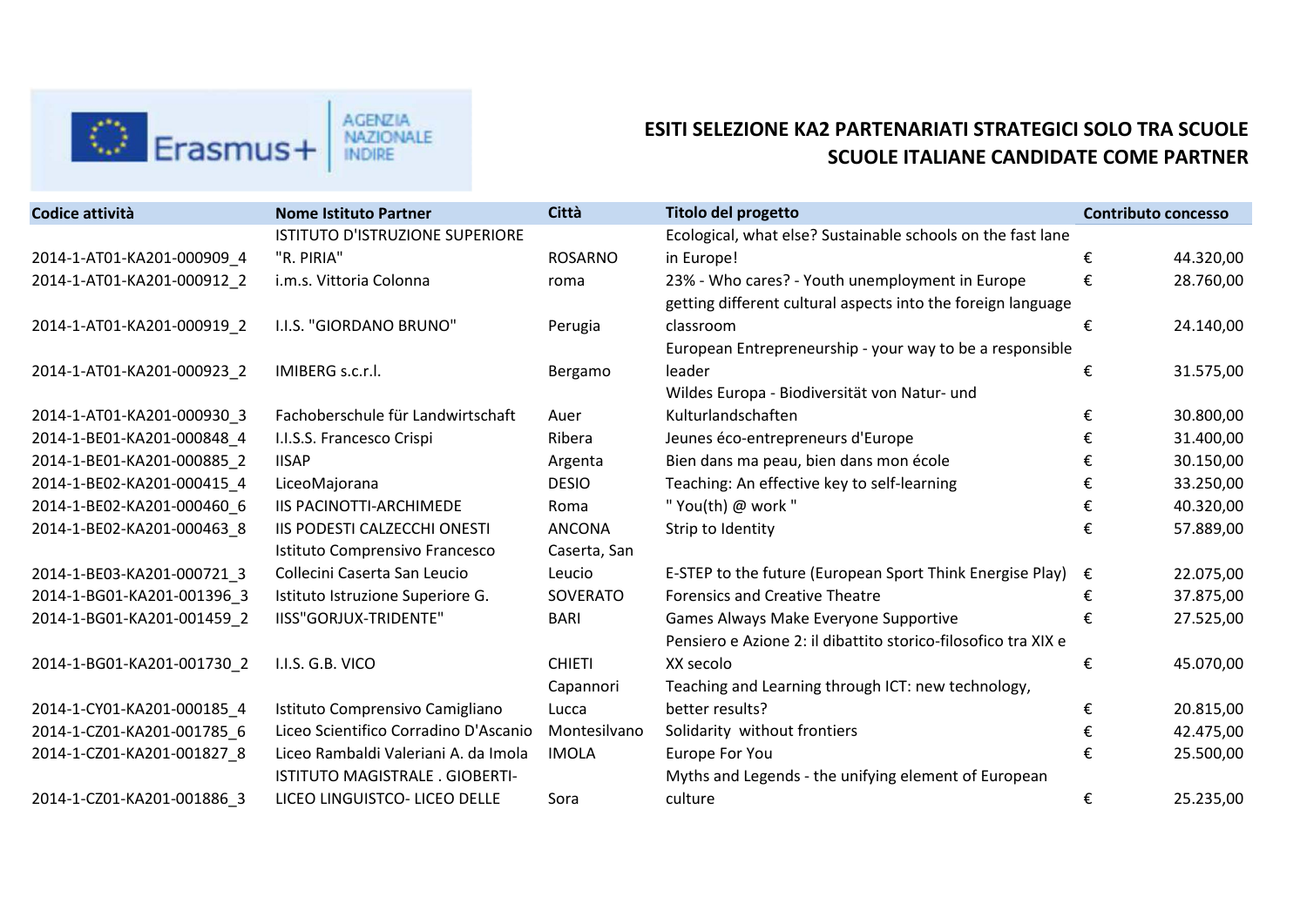|                            | Istituto Istruzione Superiore "Pertini- |                       |                                                                                                                            |   |           |
|----------------------------|-----------------------------------------|-----------------------|----------------------------------------------------------------------------------------------------------------------------|---|-----------|
| 2014-1-DE03-KA201-001197_4 | Santoni"                                | Crotone               | Incorporated                                                                                                               | € | 19.145,00 |
|                            | ISTITUTO DI ISTRUZIONE SUPERIORE        |                       | "Brick stones - made in Europe"-                                                                                           |   |           |
| 2014-1-DE03-KA201-001211_3 | P.LEVI                                  | <b>Badia Polesine</b> | The way housing influences our lives in a common Europe $\epsilon$<br>Development of the Musical "Join us and Move!" about |   | 25.050,00 |
| 2014-1-DE03-KA201-001245_2 | Istituto Superiore Bruno - Dorso        | Ariano Irpino         | the History of EU since 1957                                                                                               | € | 25.775,00 |
|                            | Liceo ginnasio statale "Giuseppe        |                       | Fit for job: Orientation to career and university studies at                                                               |   |           |
| 2014-1-DE03-KA201-001248 3 | Cevolani"                               | Cento                 | secondary schools                                                                                                          | € | 31.940,00 |
|                            | Istituto Tecnico Commerciale "Cesare    |                       |                                                                                                                            |   |           |
| 2014-1-DE03-KA201-001249_2 | Battisti"                               | Fano                  | Waterways - Gateways of cultural development                                                                               | € | 42.125,00 |
|                            |                                         | <b>SAN LEONARDO</b>   |                                                                                                                            |   |           |
|                            |                                         | IN TREPONZIO,         |                                                                                                                            |   |           |
| 2014-1-DE03-KA201-001291 5 | Istituto Comprensivo Don Aldo Mei       | <b>LUCCA</b>          | "MOVIEing through art into the future."                                                                                    | € | 32.060,00 |
|                            |                                         | Oppido                | Ready >> Set >> Go - for life after school as happy                                                                        |   |           |
| 2014-1-DE03-KA201-001294_2 | istituto d'istruzione superiore         | Mamertina             | Europeans                                                                                                                  | € | 33.065,00 |
| 2014-1-DE03-KA201-001302 3 | 2 Circolo Didattico Cavour Marsala      | Marsala               | <b>Packing UNESCO Suitcases</b>                                                                                            | € | 23.565,00 |
|                            | Liceo linguistico Sophie Magdalena      |                       | YOUropeans on the move - migrants between integration                                                                      |   |           |
| 2014-1-DE03-KA201-001305_4 | Scholl                                  | Trento                | and tradition                                                                                                              | € | 41.000,00 |
| 2014-1-DE03-KA201-001306_7 | Istituto Comprensivo Cantù 1            | Cantù                 | <b>Back to Our Future</b>                                                                                                  | € | 11.175,00 |
|                            |                                         |                       | Think Globally: European regions creatively meeting the                                                                    |   |           |
| 2014-1-DE03-KA201-001316_3 | Liceo Calasanzio                        | Carcare               | challenges of our time                                                                                                     | € | 52.200,00 |
|                            | Istituto Tecnico Commerciale "Vitale    |                       |                                                                                                                            |   |           |
| 2014-1-DE03-KA201-001318 5 | Giordano"                               | <b>Bitonto</b>        | There is something new under the sun                                                                                       | € | 21.430,00 |
|                            |                                         | Civitanova            |                                                                                                                            |   |           |
| 2014-1-DE03-KA201-001358_5 | IIS Leonardo Da Vinci                   | Marche                | To the Woods - Ab in den Wald!                                                                                             | € | 25.765,00 |
| 2014-1-DE03-KA201-001361 4 | Liceo Peano-Pellico                     | Cuneo                 | Images of young people in the future Europe                                                                                | € | 37.380,00 |
|                            | Istituto Comprensivo Liana Strenta      |                       |                                                                                                                            |   |           |
| 2014-1-DE03-KA201-001362_2 | Tongiorgi                               | Pisa                  | Auf den Flügeln der Fantasie durch Europa                                                                                  | € | 18.200,00 |
|                            |                                         |                       | Going Green - Teaching regional solutions to                                                                               |   |           |
| 2014-1-DE03-KA201-001365_4 | ISS G. Galilei Mirandola                | Mirandola             | environmental challenges                                                                                                   | € | 41.535,00 |
| 2014-1-DE03-KA201-001377 2 | ISTITUTO COMPRENSIVO ALFONSO            | Battipaglia           | Inclusion in primary school                                                                                                | € | 8.875,00  |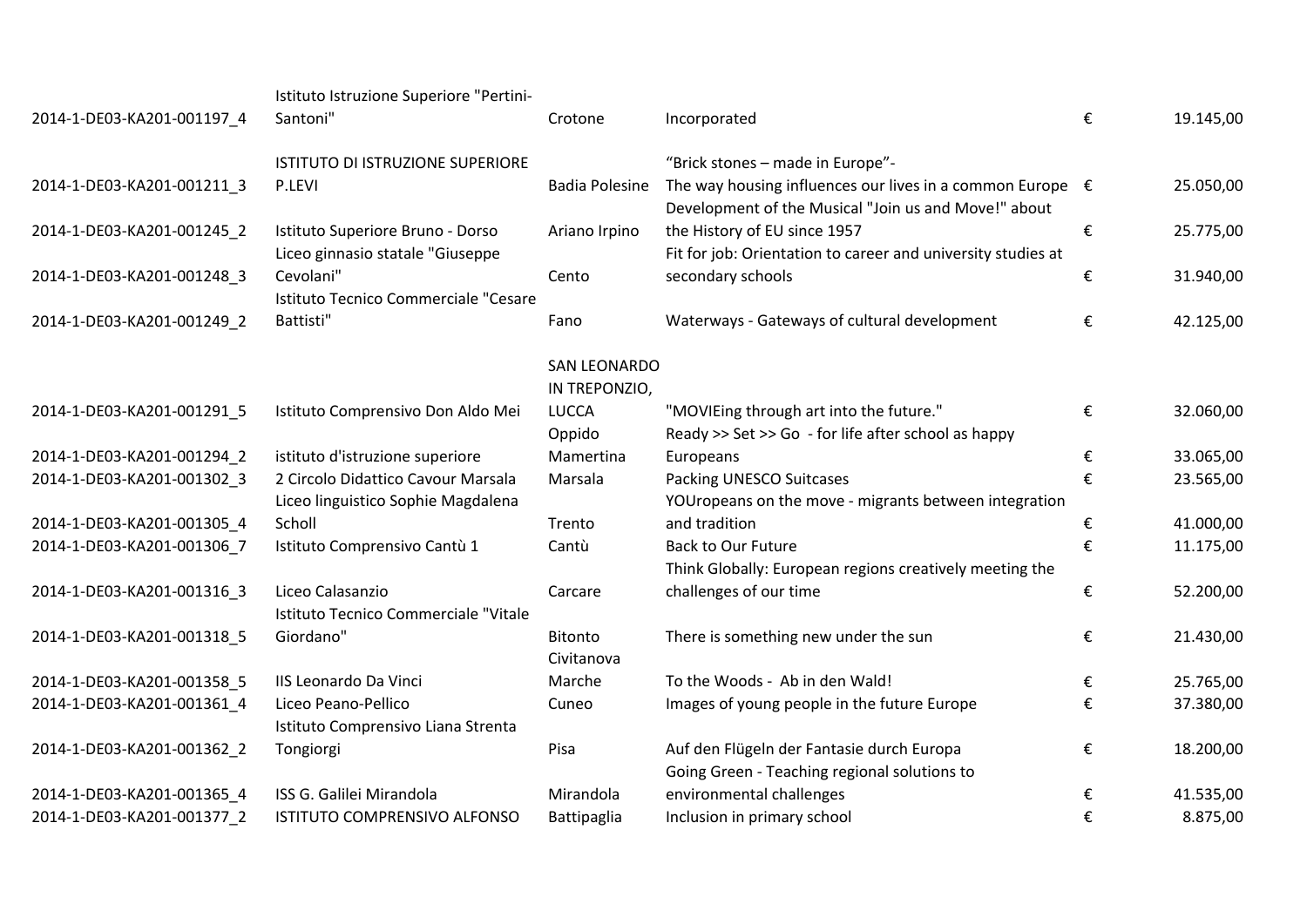|                            |                                                                         |                | "Check the Flow" - Building a flow resistance box for                                                 |   |           |
|----------------------------|-------------------------------------------------------------------------|----------------|-------------------------------------------------------------------------------------------------------|---|-----------|
|                            | Istituto Tecnico Aeronautico "Arturo                                    |                | testing the drag properties of differently shaped airplane                                            |   |           |
| 2014-1-DE03-KA201-001380_5 | Ferrarin"                                                               | Catania        | profiles                                                                                              | € | 23.220,00 |
| 2014-1-DE03-KA201-001401 9 | Istituto Comprensivo Esperia                                            | esperia        | European friends-together we are strong                                                               | € | 22.965,00 |
| 2014-1-DE03-KA201-001492_2 | liceo Scientifico Leonardo da Vinci<br>Istituto di Istruzione superiore | bisceglie      | Binationale und Bilinguale Berufs-und Studienorientierung €                                           |   | 37.000,00 |
| 2014-1-DE03-KA201-001513_2 | V.Cuoco, O.Fascitelli<br>Istituto d Istruzione Superiore                | Isernia        | Bücher können Brücken bauen                                                                           | € | 33.475,00 |
| 2014-1-DE03-KA201-001522 2 | Professionale e Tecnica Via                                             | Palestrina     | My future in Europe<br>Sociology, philosophy and arts concerning extraterrestrial                     | € | 28.650,00 |
| 2014-1-DE03-KA201-001580_3 | Liceo Andrea Maffei                                                     | Riva del Garda | sciences                                                                                              | € | 39.060,00 |
| 2014-1-DE03-KA201-001587_4 | I.I.S. LEVI-PONTI                                                       | <b>MIRANO</b>  | Schools promoting ReNEWable Energy                                                                    | € | 35.800,00 |
| 2014-1-DE03-KA201-001593 5 | Liceo Statale Giuseppe Mazzini                                          | Napoli         | Kulturkiosk                                                                                           | € | 44.545,00 |
| 2014-1-DE03-KA201-001642 2 | <b>IIS Albert Einstein</b>                                              | Torino         | Water, a European Task in a Global Context                                                            | € | 65.560,00 |
|                            |                                                                         |                | Innovating teaching ideas and methods for the 21st                                                    |   |           |
| 2014-1-DK01-KA201-000667_5 | I.I.S. BODONI-PARAVIA                                                   | Torino         | century                                                                                               | € | 31.735,00 |
| 2014-1-DK01-KA201-000672 3 | Liceo Ginnasio Statale "G.                                              | Pescara        | EUneedsU                                                                                              | € | 36.975,00 |
|                            | ISTITUTO COMPRENSIVO GIOVANNI                                           | Fiumefreddo di |                                                                                                       |   |           |
| 2014-1-DK01-KA201-000698_4 | <b>VERGA</b>                                                            | Sicilia        | A Tale of many Cities                                                                                 | € | 11.915,00 |
| 2014-1-EL01-KA201-001283 4 | <b>IIS Vittorio Emanuele II</b>                                         | Napoli         | Edu-living & Edu-leaving                                                                              | € | 13.455,00 |
| 2014-1-EL01-KA201-001286_3 | VIII ISTITUTO COMPRENSIVO                                               | Siracusa       | <b>TECHNOLOGY FOR LIFE</b>                                                                            | € | 16.273,00 |
|                            | I.C.S.Gabriele D'Annunzio (Motta                                        | Motta          |                                                                                                       |   |           |
| 2014-1-EL01-KA201-001303_2 | S.Anastasia - CT))                                                      | Sant'Anastasia | Riding the Rainbow to a Better Future<br>http://rightnet.edu.eu : Youth of Europe connect to a "      | € | 19.285,00 |
| 2014-1-EL01-KA201-001323_8 | <b>Liceo Bertrand Russell Cles</b>                                      | Cles           | Right" net                                                                                            | € | 29.320,00 |
| 2014-1-EL01-KA201-001337 3 | Istituto Comprensivo di Alba Adriatica alba adriatica                   |                | Stress - free E.U. schools                                                                            | € | 13.350,00 |
|                            |                                                                         | <b>MARIANO</b> |                                                                                                       |   |           |
| 2014-1-EL01-KA201-001343_6 | Istituto Comprensivo IV Novembre<br>ISTITUTO COMPRENSIVO MARCO          | <b>COMENSE</b> | United in Diversity through Stories in Europe<br>"Erasmus Minus Bullying. Practices in prevention and | € | 17.420,00 |
| 2014-1-EL01-KA201-001372 8 | <b>ULPIO TRAIANO</b>                                                    | <b>ROMA</b>    | intervention in European schools"                                                                     | € | 27.060,00 |
|                            |                                                                         |                |                                                                                                       |   |           |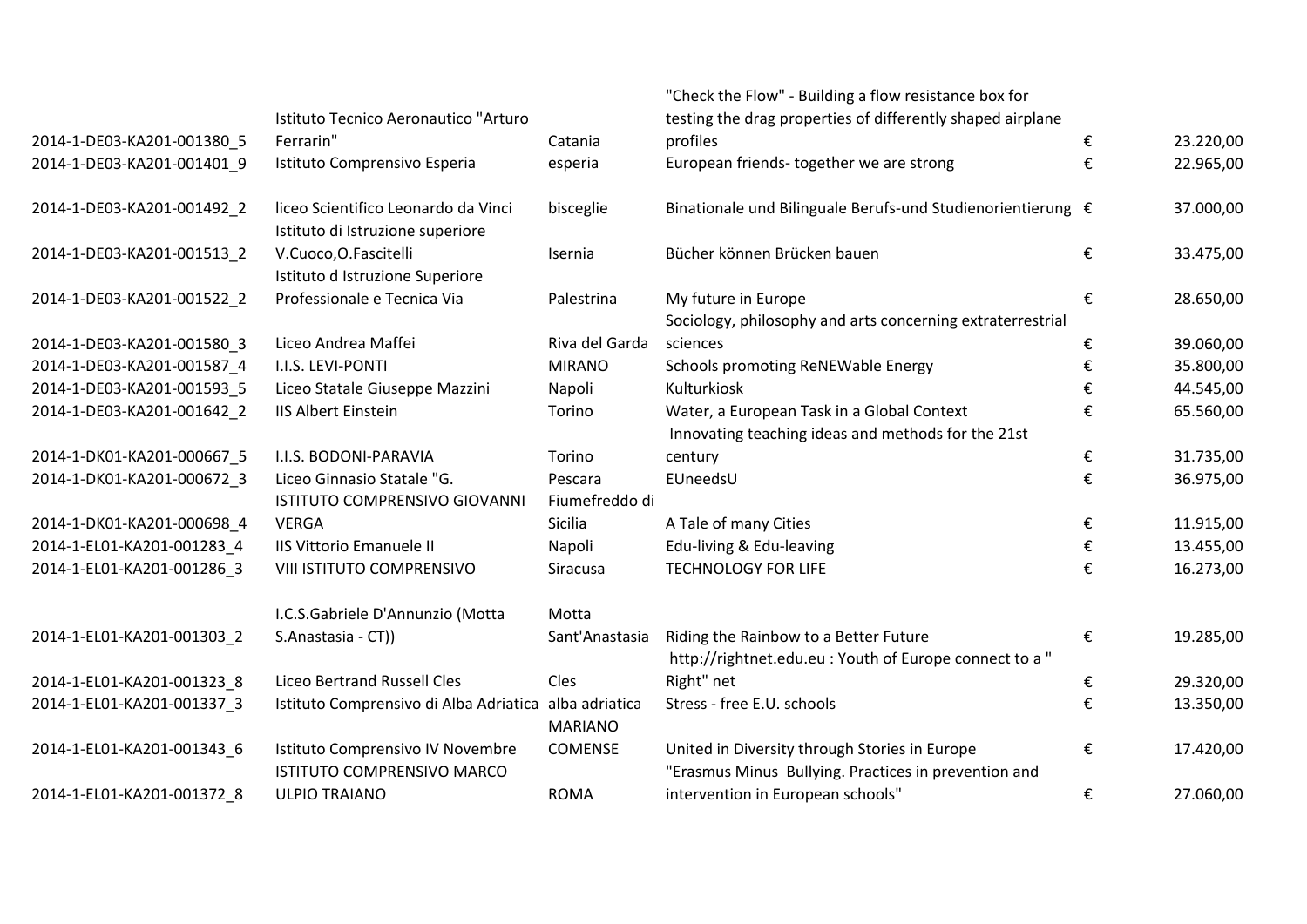|                            | ISTITUTO DI ISTRUZIONE SUPERIORE                  |                       | INTERNATIONAL TEAMWORK AS A METHOD TO MAKE                |   |           |
|----------------------------|---------------------------------------------------|-----------------------|-----------------------------------------------------------|---|-----------|
| 2014-1-ES01-KA201-003342_2 | P.LEVI                                            | <b>Badia Polesine</b> | OUR SCHOOLS INCLUSIVE OF DIVERSITY                        | € | 23.630,00 |
|                            | Scuola Secondaria di primo grado                  |                       |                                                           |   |           |
| 2014-1-ES01-KA201-003347_4 | Alighieri Tanzi                                   | Mola di Bari          | LET'S SAVE THE WORLD                                      | € | 19.200,00 |
|                            | Istituto di Istruzione Superiore G.               |                       | WOMEN AS SPIRITUS MOVENS TOWARDS EQUALITY IN              |   |           |
| 2014-1-ES01-KA201-003351 6 | Mazzatinti                                        | Gubbio                | THE EUROPEAN CITIZENSHIP                                  | € | 27.670,00 |
|                            |                                                   | Ortisei, St.          |                                                           |   |           |
| 2014-1-ES01-KA201-003368_2 | Istituto Tecnico Economico Raetia                 | Ulrich                | "Multilingüismo y deporte"                                | € | 24.165,00 |
|                            |                                                   |                       |                                                           |   |           |
| 2014-1-ES01-KA201-003374_2 | Istituto Comprensivo "Militi"                     |                       | Barcellona P.G. ART ALL OVER EUROPE                       | € | 12.900,00 |
| 2014-1-ES01-KA201-003378 2 | Istituto Comprensivo Statale Ignoto               | Saronno               | <b>CREATING TOMORROW'S SCHOOLS TODAY</b>                  | € | 17.625,00 |
| 2014-1-ES01-KA201-003392 4 | Istituto Comprensivo Sacchetti                    | San Miniato           | MULTIMEDIA GAMES FOR INCLUSION                            | € | 12.675,00 |
|                            |                                                   | <b>MAZARA DEL</b>     | The common influences points of encounter between         |   |           |
| 2014-1-ES01-KA201-003466_2 | I.C. Paolo Borsellino                             | VALLO                 | European cultures                                         | € | 15.625,00 |
|                            |                                                   |                       | SCHOOL IN MOVEMENT: enjoying wealth being in good         |   |           |
| 2014-1-ES01-KA201-003518_4 | Liceo" A.Volta-Fellini "                          | <b>Riccione RN</b>    | health!                                                   | € | 28.950,00 |
|                            |                                                   |                       | Local & Global: entrepreneurship developing and           |   |           |
|                            |                                                   |                       | innovation methodologies in school education. Working in  |   |           |
| 2014-1-ES01-KA201-003520_3 | Collegio Don Bosco                                | Borgomanero           | projects with a CLIL methodology.                         | € | 20.330,00 |
|                            | LICEO SCIENTIFICO STATALE MARIO                   |                       | Europe 2020: offering new perspectives and incentives for |   |           |
| 2014-1-ES01-KA201-003527_3 | PAGANO                                            | <b>CAMPOBASSO</b>     | young people                                              | € | 21.250,00 |
|                            | <b>ISTITUTO TECNICO STATALE</b>                   |                       |                                                           |   |           |
| 2014-1-ES01-KA201-003550_2 | <b>COMMERCIALE E PER GEOMETRI</b>                 | Nola                  | <b>ENTERPRISING IN EUROPE</b>                             | € | 29.590,00 |
| 2014-1-ES01-KA201-003551_5 | 26° circolo didattico monte san                   | bari                  | Paintfolio                                                | € | 8.875,00  |
| 2014-1-ES01-KA201-003564 3 | IIS E. MONTALE NUOVO IPC                          | <b>GENOVA</b>         | Innovation, Research and Science at school                | € | 28.100,00 |
| 2014-1-ES01-KA201-003569 3 | LICEO STATALE PIERO GOBETTI                       | <b>GENOVA</b>         | VIAJE ENTRE CULTURAS: LA EUROPA DE LOS CONTRASTES €       |   | 51.875,00 |
|                            | Istituto d'Istruzione Superiore Statale           | Paderno               |                                                           |   |           |
| 2014-1-ES01-KA201-003588_2 | "Carlo Emilio Gadda"                              | Dugnano               | Youth Empowering Skills for the 21st Century              | € | 18.150,00 |
| 2014-1-ES01-KA201-003603_4 | I.I.S.S. "Carlo Maria Carafa" Mazzarino Mazzarino |                       | EL VIAJE COMO ELEMENTO DE COHESIÓN EUROPEA                | € | 22.850,00 |
| 2014-1-ES01-KA201-003611 4 | <b>ITE P.Savi</b>                                 | Viterbo               | Tastes of our lands                                       | € | 11.670,00 |
| 2014-1-ES01-KA201-003679 4 | I.I.S.S. F.Ferrara Palermo                        | Palermo               | What's New on the News?                                   | € | 22.300,00 |
| 2014-1-ES01-KA201-003680 2 | Istituto Comprensivo Marconi Oliva                | Locorotondo           | Values and students entrepreneurs                         | € | 13.290,00 |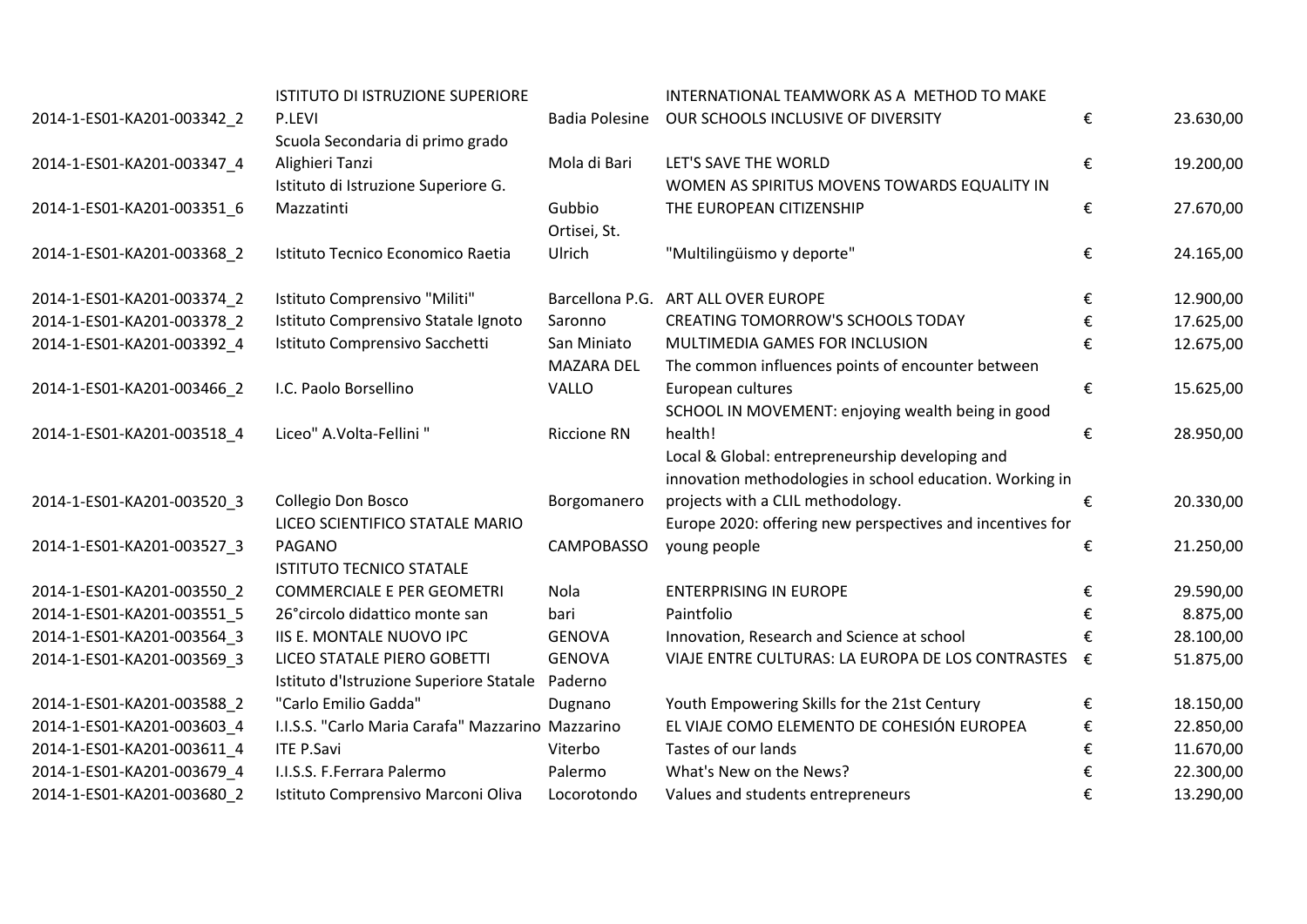| San Domenico Savio<br>Istituto di Istruzione Superiore G.              | Catania                                                                                                                            | "European Contest: a Bilingual Challenge"                                                           | €                                                                                                                           | 21.289,00 |
|------------------------------------------------------------------------|------------------------------------------------------------------------------------------------------------------------------------|-----------------------------------------------------------------------------------------------------|-----------------------------------------------------------------------------------------------------------------------------|-----------|
| Mazzatinti<br>Ente Giuridico Istituto Immacolata                       | Gubbio                                                                                                                             | <b>Recording Our Europe</b>                                                                         | €                                                                                                                           | 22.335,00 |
| delle Salesiane di Don Bosco                                           | Novara                                                                                                                             | <b>OENOLOGICAL PROJECT</b><br>Mejora de la Competencia en comunicación lingüística en               | €                                                                                                                           | 15.900,00 |
| Istituto Comprensivo G.Toniolo<br>LICEO SCIENTIFICO LINGUISTICO        | <b>PISA</b><br><b>GIUGLIANO IN</b>                                                                                                 | los centros europeos                                                                                | €                                                                                                                           | 25.900,00 |
| STATALE "A. M. DE CARLO"                                               | <b>CAMPANIA</b>                                                                                                                    | Un teorema en la Biblioteca                                                                         | €                                                                                                                           | 34.930,00 |
| Istituto dei Sordi di Torino                                           | Pianezza                                                                                                                           | Deaf Students and the Inclusive Challenge in Europe<br>YES! YOUNG EUROPEAN SCRIBES. EUROPEAN SCHOOL | €                                                                                                                           | 27.250,00 |
| ISA13 Istituto Comprensivo Sarzana                                     | sarzana                                                                                                                            | MAGAZINE                                                                                            | €                                                                                                                           | 25.900,00 |
|                                                                        |                                                                                                                                    |                                                                                                     |                                                                                                                             | 23.305,00 |
|                                                                        |                                                                                                                                    |                                                                                                     |                                                                                                                             | 19.952,00 |
| Istituto Superiore Majorana                                            | Palermo                                                                                                                            | El Mediterráneo: un mar de Cultura y Comunicación.                                                  | €                                                                                                                           | 24.250,00 |
| "France Preseren"<br>ISTITUTO DI ISTRUZIONE SUPERIORE                  | Trieste                                                                                                                            | Involve me & I learn<br>Pour l'amélioration des compétences transversales en                        | €                                                                                                                           | 16.400,00 |
| <b>GIUSEPPE LUOSI</b>                                                  | <b>MIRANDOLA</b>                                                                                                                   | section bilingue                                                                                    | €                                                                                                                           | 20.770,00 |
| Istituto Professionale Caselli di Siena<br><b>ISTITUTO COMPRENSIVO</b> | Siena<br><b>POLLENA</b>                                                                                                            | Países, Escuelas y Personas; Construyendo la Paz                                                    | €                                                                                                                           | 10.600,00 |
| G.DONIZETTI                                                            | <b>TROCCHIA</b><br>Casale                                                                                                          | BREAK STEREOTYPES-BREAK BARRIERS IN MINDS                                                           | €                                                                                                                           | 12.520,00 |
| Istituto Superiore Statale Leardi                                      | Monferrato                                                                                                                         | LESSONS FOR PRESENT, LESSONS FOR FUTURE.<br>The Young European and Well-being: A healthy body and   | €                                                                                                                           | 28.000,00 |
| Liceo Statale A. Serpieri<br>LICEO CLASSICO STATALE UGO                | Rimini<br><b>ALBANO</b>                                                                                                            | body image now and through time                                                                     | €                                                                                                                           | 32.015,00 |
| <b>FOSCOLO</b><br>Istituto Tecnico Economico "Terra di                 | LAZIALE                                                                                                                            | <b>Discover Two Cities</b>                                                                          | €                                                                                                                           | 30.440,00 |
| Lavoro"                                                                | Caserta                                                                                                                            | Students making an enterprise in real time                                                          | €                                                                                                                           | 22.550,00 |
|                                                                        | Istituto Omnicomprensivo "Nicola da<br>Guardiagrele"<br>liceo classico statale Carlo Botta<br>Liceo Scientifico - Znanstveni licej | Guardiagrele<br><u>Ivrea</u>                                                                        | San Gregorio di<br>La movilidad académica y laboral de los jóvenes en la<br>Unión Europea.<br>El cine, espacio de encuentro | €<br>€    |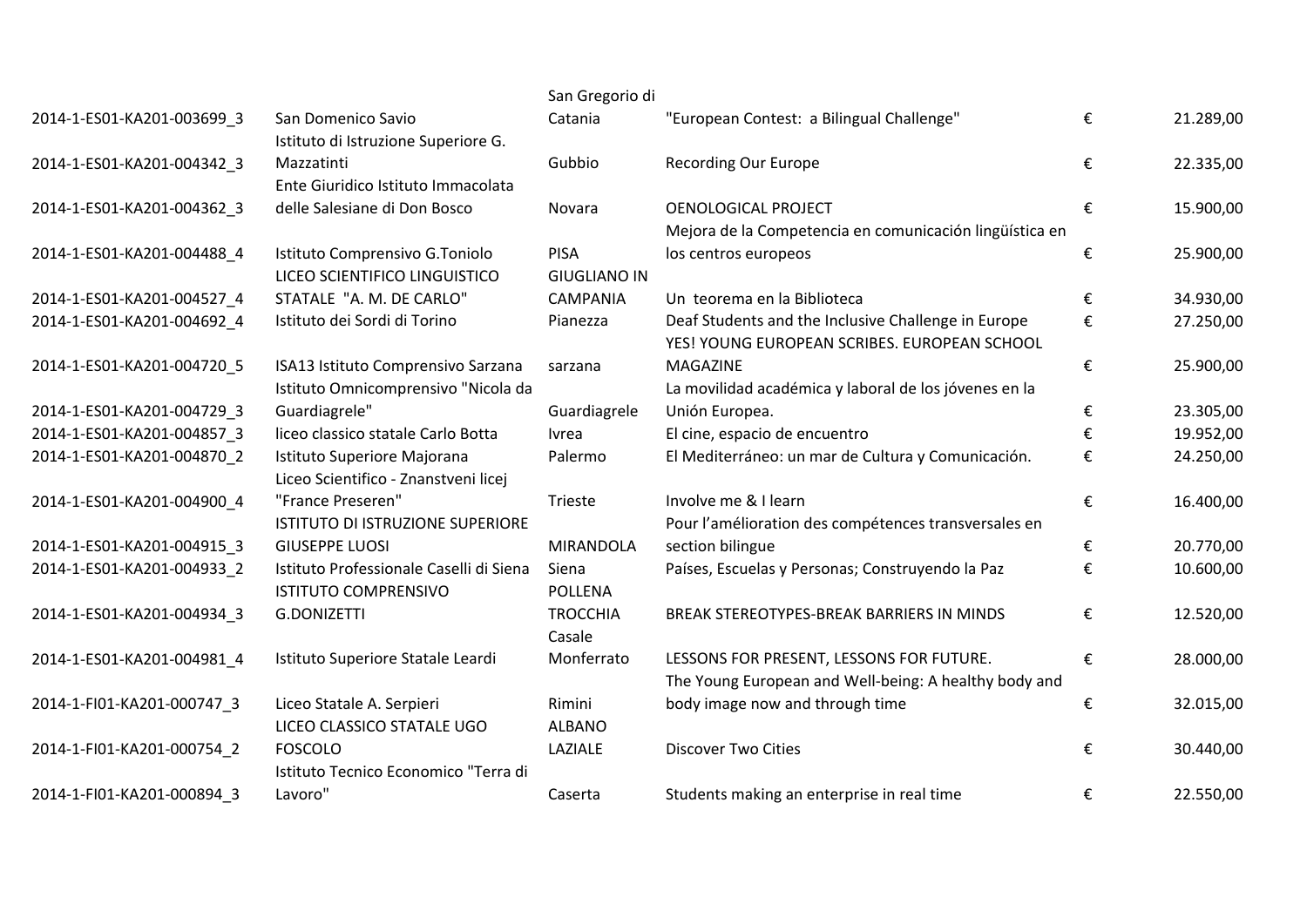|                            | I. C. CAMPOFELICE DI ROCCELLA E                                        |                                | Campofelice di 1914-2014 Il y a 100 ans, la Grande Guerre : regards |   |           |
|----------------------------|------------------------------------------------------------------------|--------------------------------|---------------------------------------------------------------------|---|-----------|
| 2014-1-FR01-KA201-002307_4 | COLLESANO                                                              | Roccella                       | croisés d'élèves en l'Europe                                        | € | 32.535,00 |
| 2014-1-FR01-KA201-002311 2 | ISTITUTO ISTRUZIONE SUPERIORE                                          | Monselice                      | At a good PACE - Paths Across Cultures in Europe                    | € | 47.435,00 |
| 2014-1-FR01-KA201-002346 5 | Istituto Comprensivo Statale Ignoto<br>ISTITUTO D'ISTRUZIONE SUPERIORE | Saronno                        | <b>Heroic Fantasy</b>                                               | € | 41.240,00 |
| 2014-1-FR01-KA201-002361 3 | SUPERIORE "B. CELLINI"                                                 | Valenza                        | UN BIJOU QUI VOYAGE                                                 | € | 32.800,00 |
| 2014-1-FR01-KA201-002369 3 | IIS G. B. Pentasuglia                                                  | Matera                         | MST + Culture through e-car                                         | € | 57.750,00 |
| 2014-1-FR01-KA201-002374 2 | Liceo Cannizzaro                                                       | Palermo                        | L'Europe des Religions                                              | € | 38.915,00 |
| 2014-1-FR01-KA201-002415_7 | Istituto Comprensivo P.M.Rocca                                         | Alcamo                         | J'ai ma place au collège                                            | € | 39.575,00 |
| 2014-1-FR01-KA201-002462_5 | ISTITUTO COMPRENSIVO N.                                                | <b>BARI</b>                    | Terres d'Europe, terres d'avenir                                    | € | 14.215,00 |
| 2014-1-FR01-KA201-002467 2 | istituto comprensivo via F. Laparelli                                  | <b>ROMA</b>                    | Knowing me - Knowing you<br>Mieux vivre ensemble à l'école:         | € | 15.200,00 |
|                            |                                                                        |                                | Interactions sociales, apprentissages et rythmes de                 |   |           |
| 2014-1-FR01-KA201-002470_4 | Istituto Comprensivo Anzio III<br>Istituto Comprensivo Don Lorenzo     | Anzio<br><b>Tavarnelle Val</b> | l'enfant                                                            | € | 16.635,00 |
|                            | Milani Tavarnelle (Fi)                                                 | di Pesa                        | Eurotopia: Building our Future European City.                       |   |           |
| 2014-1-FR01-KA201-002507_4 |                                                                        |                                | Authors and directors with a cause: inspiring young                 | € | 44.950,00 |
| 2014-1-FR01-KA201-002553_3 | Istituto Comprensivo Lucignano                                         | Lucignano                      | europeans today?                                                    | € | 28.250,00 |
| 2014-1-FR01-KA201-002560_3 | S.M:S PASCOLI                                                          | aversa                         | La vigne au carrefour des cultures latines                          | € | 30.175,00 |
| 2014-1-FR01-KA201-008469 2 | <b>IIS PAVONCELLI</b>                                                  | Cerignola                      | <b>Cultivons l'Europe</b>                                           | € | 15.400,00 |
| 2014-1-FR01-KA201-008469_7 | Scuola Secondaria di 1 grado                                           | Cergnola                       | <b>Cultivons l'Europe</b>                                           | € | 86.465,00 |
|                            |                                                                        |                                | Le patrimoine, une richesse de l'Europe à préserver,                |   |           |
| 2014-1-FR01-KA201-008474_8 | Istituto Comprensivo di Mozzate                                        | Mozzate                        | partager et développer                                              | € | 16.805,00 |
|                            |                                                                        |                                | La littérature de Jeunesse en Europe : les héros d'Hercule          |   |           |
| 2014-1-FR01-KA201-008489_5 | Scuola per l'Europa<br>Istituto di Istruzione Secondaria               | Parma                          | à Harry Potter                                                      | € | 42.770,00 |
| 2014-1-FR01-KA201-008497 2 | Superiore Gaetano Curcio                                               | Ispica (RG)                    | <b>Rescuers of Nature</b>                                           | € | 39.230,00 |
| 2014-1-FR01-KA201-008545_4 | LICEO CAMILLO GOLGI                                                    | <b>BRENO</b>                   | "Local Food, Global Change"                                         | € | 47.338,00 |
|                            | <b>ISTITUTO TECNICO INDUSTRIALE</b>                                    |                                |                                                                     |   |           |
| 2014-1-FR01-KA201-008671_3 | A.MONACO                                                               | Cosenza                        | <b>EUropean Robotic LABoratory</b>                                  | € | 92.490,00 |
|                            |                                                                        | Alzano                         | MULTIlingual Curriculum for improving KEY competences               |   |           |
| 2014-1-HR01-KA201-007164 5 | <b>ISIS EDOARDO AMALDI</b>                                             | Lombardo (BG)                  | through CLIL                                                        | € | 36.736,00 |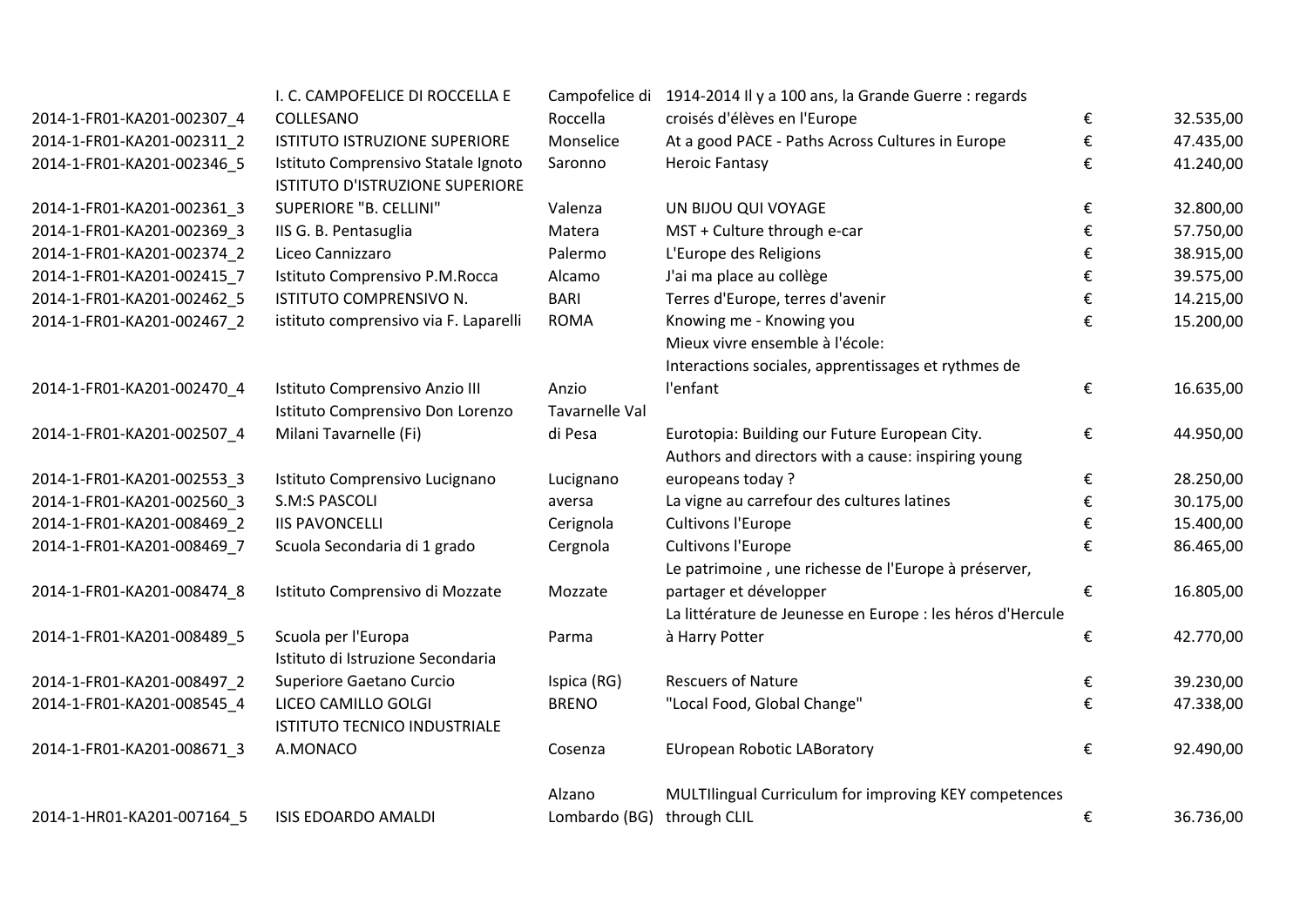|                            | Istituto professionale di Stato per i             |                  |                                                         |   |           |
|----------------------------|---------------------------------------------------|------------------|---------------------------------------------------------|---|-----------|
|                            | servizi alberghieri e della ristorazione          |                  |                                                         |   |           |
| 2014-1-HU01-KA201-002219_6 | PAOLO BORSELLINO                                  | PALERMO          | One for all, all for GREEN                              | € | 27.145,00 |
|                            | ISTITUTO DI ISTRUZIONE SUPERIORE                  |                  |                                                         |   |           |
| 2014-1-HU01-KA201-002222_2 | <b>GIUSEPPE LUOSI</b>                             | <b>MIRANDOLA</b> | Antwort der Schule auf die Jugendprobleme               | € | 24.275,00 |
| 2014-1-HU01-KA201-002231 3 | Isis "Guido Tassinari"                            | pozzuoli         | Preparing for life in the 21st century                  | € | 43.070,00 |
| 2014-1-HU01-KA201-002267 5 | <b>ISTITUTO STATALE PITAGORA</b>                  | <b>POZZUOLI</b>  | Gardening: Culture and Science                          | € | 34.800,00 |
| 2014-1-HU01-KA201-002275 3 | Liceo Ginnasio Statale Immanuel Kant ROMA         |                  | DIFFERENT CULTURES ON THE SAME STAGE                    | € | 16.350,00 |
| 2014-1-HU01-KA201-002286_2 | Istituto di Istruzione Superiore                  | Cremona          | A way to understand each other: eat and talk            | € | 28.270,00 |
|                            | ISTITUTO COMPRENSIVO "ROCCO                       |                  | "The Europe of Myth and Legend" - Using ICT and         |   |           |
| 2014-1-IE01-KA201-000311 3 | MONTANO"                                          | <b>STIGLIANO</b> | Mythology in Developing Literacy                        | € | 24.595,00 |
| 2014-1-IE01-KA201-000348 6 | Istituto comprensivo "Europa"                     | <b>FAENZA</b>    | Invaders-How they shaped the Europe of today            | € | 33.445,00 |
|                            | Istituto Tecnico Industriale "Vittorio            |                  |                                                         |   |           |
| 2014-1-IE01-KA201-000357_6 | Emanuele III" Palermo                             | Palermo          | EU-Topia+                                               | € | 20.095,00 |
| 2014-1-IS01-KA201-000160 2 | Liceo Classico Garibaldi Palermo                  | Palermo          | Nature and Culture of two Volcanic Islands              | € | 32.630,00 |
| 2014-1-IT02-KA201-003291 2 | Decimo Circolo Didattico di Sassari               | Sassari          | Net is the key                                          | € | 15.900,00 |
| 2014-1-IT02-KA201-003353_4 | I.I.S.S. "A. M. Mazzei - Pantano"                 | Giarre           | World Wide Wet                                          | € | 33.860,00 |
|                            | Istituto Professionale Statale Servizi            |                  |                                                         |   |           |
|                            | per l'Enogastronomia e l'Ospitalità               |                  |                                                         |   |           |
| 2014-1-IT02-KA201-004202_2 | Alberghiera "Filippo De Cecco"                    | Pescara          | Il Super Lettore Europeo                                | € | 24.903,00 |
|                            | ISTITUTO PROFESSIONALE DI STATO                   |                  |                                                         |   |           |
| 2014-1-IT02-KA201-004202 4 | DI MARZIO                                         | Pescara          | Il Super Lettore Europeo                                | € | 22.843,00 |
|                            |                                                   | San Giovanni La  |                                                         |   |           |
| 2014-1-LT01-KA201-000504_4 | Liceo Statale Ettore Majorana                     | Punta            | Focusing On Cultural Unity of States                    | € | 15.630,00 |
|                            | ISTITUTO D'ISTRUZIONE SECONDARIA                  |                  |                                                         |   |           |
| 2014-1-LT01-KA201-000505 2 | SUPERIORE "U.FOSCOLO"                             | Canicattì        | Publishing House of Arts                                | € | 16.040,00 |
|                            | Istituto Comprensivo "Giuseppe                    |                  |                                                         |   |           |
| 2014-1-LT01-KA201-000540_3 | Lombardo Radice" - Siracusa                       | Siracusa         | Puppets mission: childhood without borders              | € | 21.580,00 |
|                            |                                                   |                  | Languages and cultures: a bridge among school           |   |           |
| 2014-1-LT01-KA201-000646_4 | LICEO SCIENTIFICO AMALDI                          | <b>BITETTO</b>   | communities                                             | € | 25.365,00 |
| 2014-1-LT01-KA201-000650_6 | Istituto Omnicomprensivo di Alanno                | Alanno           | Socialize, observe, learn                               | € | 11.425,00 |
|                            |                                                   |                  | Looking for a universal language by means of performing |   |           |
| 2014-1-LU01-KA201-000029 5 | Liceo Scientifico Statale Galileo Galilei Catania |                  | arts                                                    | € | 16.480,00 |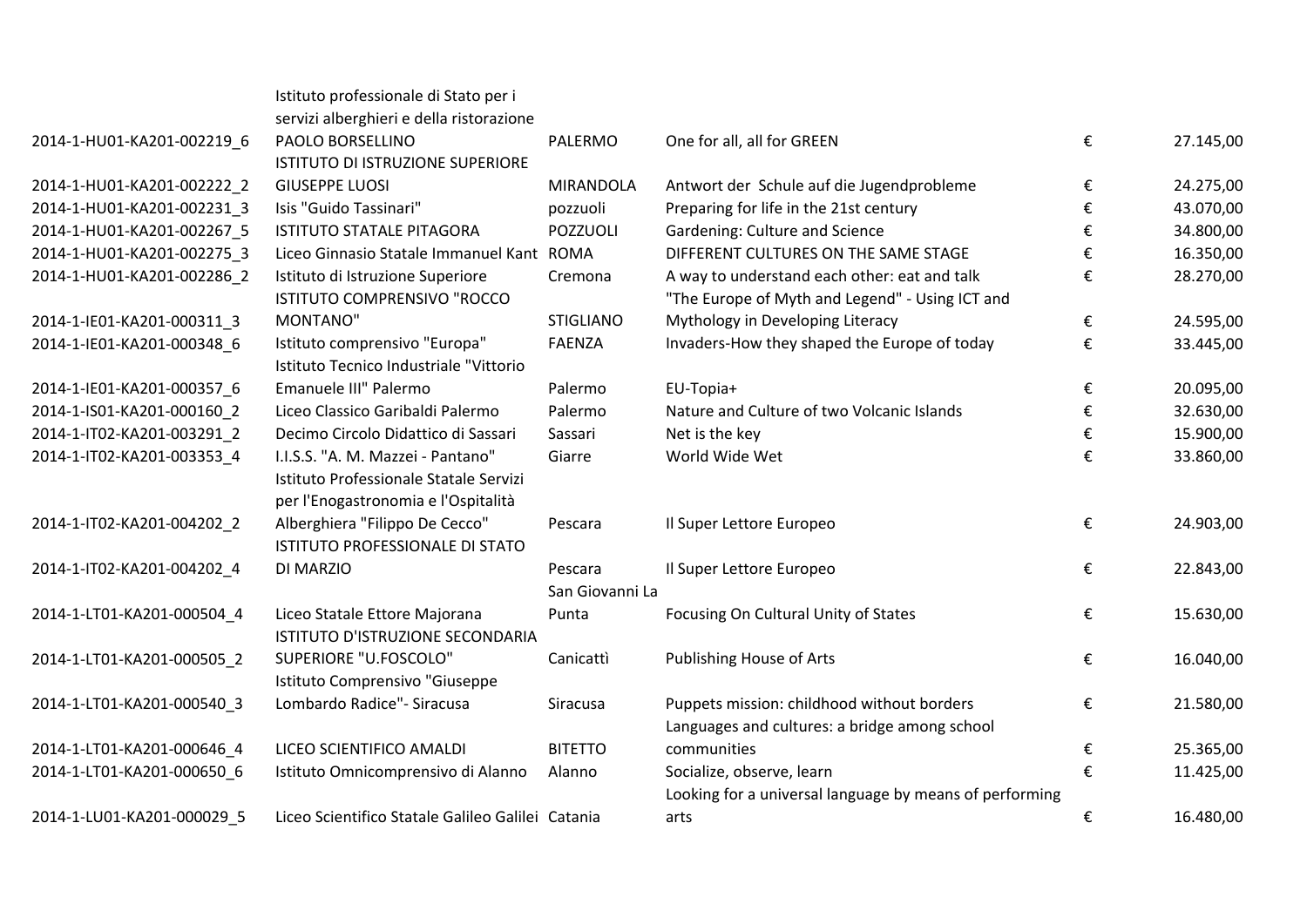|                            |                                                                    |                              | How to Make Education Process Attractive to the             |   |           |
|----------------------------|--------------------------------------------------------------------|------------------------------|-------------------------------------------------------------|---|-----------|
| 2014-1-LV01-KA201-000431_6 | IIS Liceo "Bocchi-Galilei"                                         | Adria                        | Teenagers of the 21st Century?                              | € | 28.175,00 |
| 2014-1-LV01-KA201-000442_5 | Istituto Comprensivo "Militi"<br>Istituto di Istruzione Secondaria |                              | Barcellona P.G. Experiments - the best learning science     | € | 19.350,00 |
| 2014-1-LV01-KA201-000443 6 | Superiore "Lanza- Perugini"                                        | Foggia                       | Water- formula, life, poesy                                 | € | 20.400,00 |
|                            |                                                                    |                              | MEDIA - Media-based Entrepreneurial Development of          |   |           |
| 2014-1-LV01-KA201-000477 3 | <b>IIS "FERMI EREDIA"</b>                                          | Catania                      | Initiative Adolescence                                      | € | 15.349,00 |
|                            |                                                                    |                              | MEDIA - Media-based Entrepreneurial Development of          |   |           |
| 2014-1-LV01-KA201-000477_5 | I.I.S.S. "A. M. Mazzei - Pantano"                                  | Giarre                       | Initiative Adolescence                                      | € | 15.945,00 |
|                            |                                                                    | Alzano                       |                                                             |   |           |
| 2014-1-LV01-KA201-000486_4 | <b>ISIS EDOARDO AMALDI</b>                                         | Lombardo (BG)                | e(maths+science)                                            | € | 22.510,00 |
| 2014-1-MT01-KA201-000521 3 | Istituto Comprensivo 1 Frosinone                                   | Frosinone                    | <b>Identity Roads</b>                                       | € | 45.250,00 |
|                            | Istituto Statale di Istruzione                                     |                              | Building Europe through Entrepreneurship and                |   |           |
| 2014-1-NL01-KA201-001072_2 | Secondaria Superiore "P.Gobetti                                    | Bagno a Ripoli               | Employment                                                  | € | 44.075,00 |
| 2014-1-NL01-KA201-001098_2 | Liceo Scientifico Statale Galileo Galilei                          | Catania                      | Skilled European Entrepreneurs                              | € | 22.740,00 |
|                            | ISTITUTO COMPRENSIVO "ENRICO                                       | <b>PORTO</b>                 |                                                             |   |           |
| 2014-1-NL01-KA201-001125_6 | MEDI"                                                              | RECANATI                     | Under the Same Sky, open minds and equal rights for all     | € | 32.505,00 |
|                            | Istituto Comprensivo Sassuolo 4°                                   |                              |                                                             |   |           |
| 2014-1-NL01-KA201-001143 4 | Ovest                                                              | Sassuolo (Mo)                | Travelling Through Time in Europe                           | € | 52.225,00 |
|                            | Istituto di Istruzione Superiore "Enrico                           |                              | "In medio stat virtus: sharing good practices from north to |   |           |
| 2014-1-NO01-KA201-000330_2 | Fermi"                                                             | SULMONA                      | south"                                                      | € | 31.650,00 |
|                            | Istituto Magistrale Statale "Baudi di                              |                              |                                                             |   |           |
| 2014-1-NO01-KA201-000341_5 | Vesme"                                                             | <b>IGLESIAS</b>              | Young Europeans on the Edge of Europe                       | € | 39.900,00 |
|                            | Istituto Tecnologico in lingua tedesca                             |                              |                                                             |   |           |
| 2014-1-NO01-KA201-000399 3 | <b>Brunico</b>                                                     | <b>Brunico</b>               | Unsere Chancen in Europa - Our chances in Europe            | € | 47.075,00 |
| 2014-1-PL01-KA201-002785_4 | 1º Circolo Didattico G. Settanni                                   | Rutigliano                   | In the Paradise Garden of Europe                            | € | 19.920,00 |
|                            |                                                                    |                              | Equal Opportunity of Learning Skills Increasing the Level   |   |           |
| 2014-1-PL01-KA201-002792_5 | <b>IIS ETTORE MAJORANA</b><br>ISTITUTO COMPRENSIVO PIAZZA          | Avezzano (AQ)<br>ACQUAPENDEN | of Employability.                                           | € | 33.445,00 |
| 2014-1-PL01-KA201-002796 4 | COSTITUENTE ACQUAPENDENTE VT                                       | <b>TE</b>                    | We are equal, we have the same rights!                      | € | 21.030,00 |
|                            |                                                                    |                              |                                                             |   |           |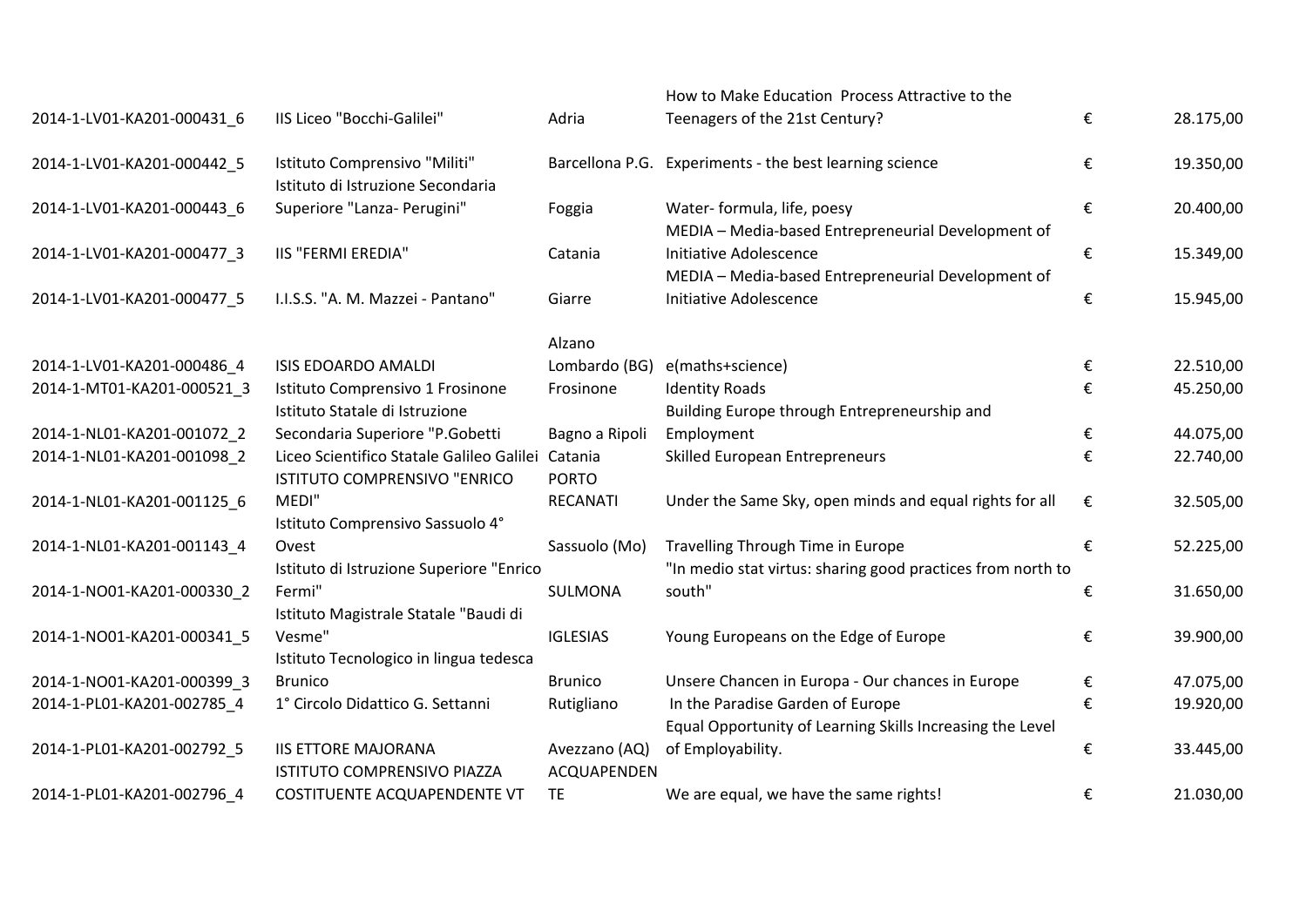|                             |                                                                               |                                 | SAN GIOVANNI Young citizens of Europe - our future. The path of                                         |   |           |
|-----------------------------|-------------------------------------------------------------------------------|---------------------------------|---------------------------------------------------------------------------------------------------------|---|-----------|
| 2014-1-PL01-KA201-002812_6  | I.C.CARLO ALBERTO DALLA CHIESA<br>ISTITUTO COMPRENSIVO STATALE 1              | <b>LA PUNTA</b>                 | knowing, growing and understanding.                                                                     | € | 26.775,00 |
| 2014-1-PL01-KA201-002831_5  | DI LAVELLO<br>Istituto Istruzione Scolastica Superiore                        | LAVELLO                         | SAVE TODAY - SURVIVE TOMORROW<br>Up to the future with science, technology, languages and               | € | 36.320,00 |
| 2014-1-PL01-KA201-002868 3  | "Carlo Alberto Dalla Chiesa"                                                  | Montefiascone                   | key competences                                                                                         | € | 36.595,00 |
| 2014-1-PL01-KA201-002875 10 | Liceo Scientifico Statale "Enrico                                             | <b>POLICORO</b>                 | Creativity knows no borders                                                                             | € | 41.935,00 |
| 2014-1-PL01-KA201-002907_3  | Istituto Comprensivo Li Punti                                                 | Sassari                         | <b>Discovering Europe</b>                                                                               | € | 36.735,00 |
| 2014-1-PL01-KA201-002961_4  | Istituto Comprensivo "Egnazio Danti"                                          | Alatri                          | Legends hunt. To explore. To motivate. To cherish.                                                      | € | 21.250,00 |
| 2014-1-PL01-KA201-002970_4  | I.I.S.S. "Luigi Vanvitelli"<br>Istituto Comprensivo "San Giovanni             | Lioni, Avellino<br>San Marco in | "Let's live together, not separately"                                                                   | € | 30.800,00 |
| 2014-1-PL01-KA201-002982_4  | Bosco - F. De Carolis"                                                        | Lamis                           | 21st Century Skills: Pathway for School Innovation<br>A sound mind in a sound body - how to survive the | € | 33.610,00 |
| 2014-1-PL01-KA201-003024_3  | I.I.S.S. V.Ignazio Capizzi                                                    | <b>Bronte</b>                   | changes in our world and be well                                                                        | € | 62.935,00 |
| 2014-1-PL01-KA201-003203_4  | <b>IIS ETTORE MAJORANA</b>                                                    | Avezzano (AQ)                   | International high 5: Personal Career's Portfolio                                                       | € | 39.425,00 |
| 2014-1-PL01-KA201-003242 7  | Istituto Comprensivo Velletri Centro                                          | Velletri                        | My education, my job, my future<br>Building potencial of school in areas of healthy lifestyle           | € | 11.175,00 |
|                             | ISTITUTO COMPRENSIVO STATALE                                                  |                                 | and protecting environment the way of balanced                                                          |   |           |
| 2014-1-PL01-KA201-003429_6  | <b>VARESE 5 "DANTE ALIGHIERI"</b><br>Istituto Statale di istruzione           | VARESE                          | students' development                                                                                   | € | 23.685,00 |
| 2014-1-PT01-KA201-000814 5  | Secondaria Superiore Gian Vincenzo<br>Istituto di Istruzione Superiore Nicolò | <b>CROTONE</b>                  | Prejudices and Reality<br>MORE - MObile Resources on Education: let's learn with                        | € | 32.195,00 |
| 2014-1-PT01-KA201-000876_4  | Pellegrini                                                                    | Sassari                         | each other<br>Education for Sustainable Consumption: a global                                           | € | 21.795,00 |
| 2014-1-PT01-KA201-000882_4  | I.T.T. "M. Panetti"                                                           | Bari                            | challenge                                                                                               | € | 38.285,00 |
| 2014-1-PT01-KA201-000912_5  | Istituto Comprensivo di Porto Viro                                            | Porto Viro                      | A Identidade Europeia através da Arte                                                                   | € | 40.300,00 |
|                             |                                                                               | CASTELLAMMA                     |                                                                                                         |   |           |
| 2014-1-PT01-KA201-000928_3  | ITS "Luigi Sturzo"                                                            | <b>RE DI STABIA</b>             | My city in QR codes                                                                                     | € | 19.470,00 |
| 2014-1-RO01-KA201-002430 8  | I.I.S. "Di Poppa-Rozzi"                                                       | Teramo                          | Get On Your Bikes, Europe's Back In Business!                                                           | € | 33.935,00 |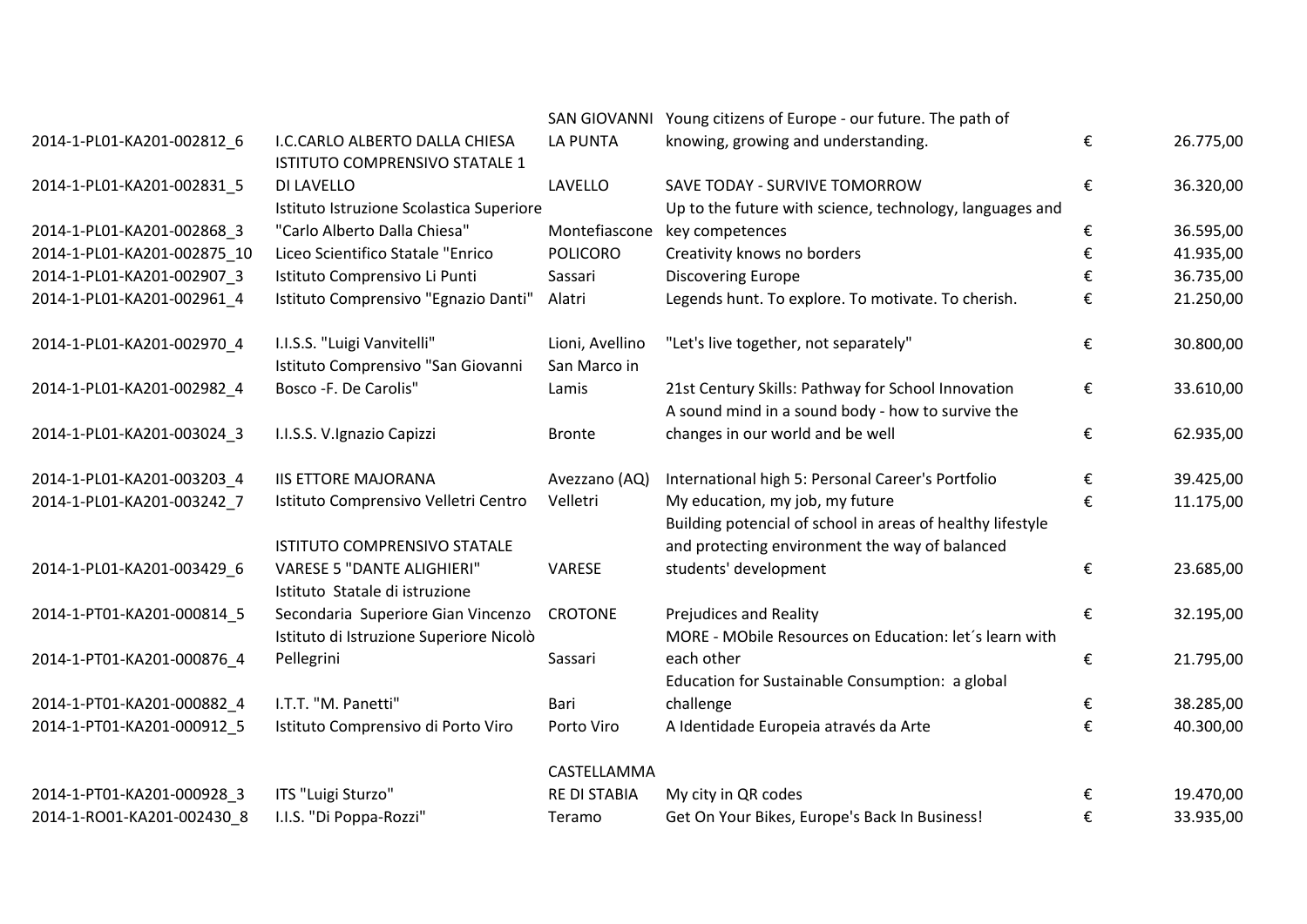| <b>CASTELNOVO NE MONTI</b><br>NE' MONTI (RE) UNESCO Heritage<br>€<br>2014-1-RO01-KA201-002437_3<br>Istituto Comprensivo Statale "Elio<br>Vittorini" via Dusmet 24 S. P. Clarenza San Pietro<br>CT ctic85300t<br>Clarenza - CT<br>2014-1-RO01-KA201-002540 6<br>The Healthier - The Happier!<br>€<br>Skills for Life: Literacy<br>2014-1-RO01-KA201-002713 2<br>€<br><b>ISISS Cicognini Rodari</b><br>Prato<br>Hard-Soft Skilling-Charting your career path<br>2014-1-RO01-KA201-002736 7<br><b>IISS Charles Darwin</b><br>Rome<br>€<br>2014-1-RO01-KA201-002879_4<br><b>TRIGGIANO</b><br>Building Today the Careers of Tomorrow<br>ANTONIO DE VITI DE MARCO<br>€<br>Istituto Comprensivo Madonna della<br>Healthy European Youth<br>€<br>2014-1-RO01-KA201-002885_2<br>Monteparano<br>Camera<br>ISTITUTO ISTRUZIONE SUPERIORE F.<br>Enterprise! Retea Europeana de Turism Educativ pentru<br><b>EDOLO</b><br>€<br>2014-1-RO01-KA201-002905_4<br><b>MENEGHINI</b><br>Tineret<br><b>MARTINA</b><br>EU Ropes in School Education-Imaginative Lessons across<br>I.C. AOSTA<br><b>FRANCA</b><br>the Curriculum<br>2014-1-RO01-KA201-002908 6<br>€<br>2014-1-RO01-KA201-002915 5<br>I. P. S. Stendhal<br>Forum theatre - a Learning Instrument for Education<br>€<br>Roma<br>Learn to Enterprise. Improving Entrepreneurial and<br>Istituto d'Istruzione Secondaria<br>2014-1-RO01-KA201-002917 4<br>Erice<br>Linguistic Competences Through Non-Formal Education<br>€<br>Superiore Leonardo Sciascia Erice |           |
|-------------------------------------------------------------------------------------------------------------------------------------------------------------------------------------------------------------------------------------------------------------------------------------------------------------------------------------------------------------------------------------------------------------------------------------------------------------------------------------------------------------------------------------------------------------------------------------------------------------------------------------------------------------------------------------------------------------------------------------------------------------------------------------------------------------------------------------------------------------------------------------------------------------------------------------------------------------------------------------------------------------------------------------------------------------------------------------------------------------------------------------------------------------------------------------------------------------------------------------------------------------------------------------------------------------------------------------------------------------------------------------------------------------------------------------------------------------------------------------------------------|-----------|
|                                                                                                                                                                                                                                                                                                                                                                                                                                                                                                                                                                                                                                                                                                                                                                                                                                                                                                                                                                                                                                                                                                                                                                                                                                                                                                                                                                                                                                                                                                       | 30.720,00 |
|                                                                                                                                                                                                                                                                                                                                                                                                                                                                                                                                                                                                                                                                                                                                                                                                                                                                                                                                                                                                                                                                                                                                                                                                                                                                                                                                                                                                                                                                                                       |           |
|                                                                                                                                                                                                                                                                                                                                                                                                                                                                                                                                                                                                                                                                                                                                                                                                                                                                                                                                                                                                                                                                                                                                                                                                                                                                                                                                                                                                                                                                                                       | 12.120,00 |
|                                                                                                                                                                                                                                                                                                                                                                                                                                                                                                                                                                                                                                                                                                                                                                                                                                                                                                                                                                                                                                                                                                                                                                                                                                                                                                                                                                                                                                                                                                       | 25.900,00 |
|                                                                                                                                                                                                                                                                                                                                                                                                                                                                                                                                                                                                                                                                                                                                                                                                                                                                                                                                                                                                                                                                                                                                                                                                                                                                                                                                                                                                                                                                                                       | 22.193,00 |
|                                                                                                                                                                                                                                                                                                                                                                                                                                                                                                                                                                                                                                                                                                                                                                                                                                                                                                                                                                                                                                                                                                                                                                                                                                                                                                                                                                                                                                                                                                       | 15.200,00 |
|                                                                                                                                                                                                                                                                                                                                                                                                                                                                                                                                                                                                                                                                                                                                                                                                                                                                                                                                                                                                                                                                                                                                                                                                                                                                                                                                                                                                                                                                                                       | 35.220,00 |
|                                                                                                                                                                                                                                                                                                                                                                                                                                                                                                                                                                                                                                                                                                                                                                                                                                                                                                                                                                                                                                                                                                                                                                                                                                                                                                                                                                                                                                                                                                       |           |
|                                                                                                                                                                                                                                                                                                                                                                                                                                                                                                                                                                                                                                                                                                                                                                                                                                                                                                                                                                                                                                                                                                                                                                                                                                                                                                                                                                                                                                                                                                       | 17.500,00 |
|                                                                                                                                                                                                                                                                                                                                                                                                                                                                                                                                                                                                                                                                                                                                                                                                                                                                                                                                                                                                                                                                                                                                                                                                                                                                                                                                                                                                                                                                                                       |           |
|                                                                                                                                                                                                                                                                                                                                                                                                                                                                                                                                                                                                                                                                                                                                                                                                                                                                                                                                                                                                                                                                                                                                                                                                                                                                                                                                                                                                                                                                                                       | 16.765,00 |
|                                                                                                                                                                                                                                                                                                                                                                                                                                                                                                                                                                                                                                                                                                                                                                                                                                                                                                                                                                                                                                                                                                                                                                                                                                                                                                                                                                                                                                                                                                       | 33.250,00 |
|                                                                                                                                                                                                                                                                                                                                                                                                                                                                                                                                                                                                                                                                                                                                                                                                                                                                                                                                                                                                                                                                                                                                                                                                                                                                                                                                                                                                                                                                                                       |           |
| San Donà di                                                                                                                                                                                                                                                                                                                                                                                                                                                                                                                                                                                                                                                                                                                                                                                                                                                                                                                                                                                                                                                                                                                                                                                                                                                                                                                                                                                                                                                                                           | 46.550,00 |
| Liceo Statale "E. Montale"<br>2014-1-SE01-KA201-000918 4<br>Piave<br><b>Conscious Living</b><br>€                                                                                                                                                                                                                                                                                                                                                                                                                                                                                                                                                                                                                                                                                                                                                                                                                                                                                                                                                                                                                                                                                                                                                                                                                                                                                                                                                                                                     | 76.020,00 |
| Ascoli Piceno<br>The Creative Lion<br>2014-1-SE01-KA201-000929_3<br>LICEO ARTISTICO OSVALDO LICINI<br>€<br>Istituto Comprensivo E. D'Arborea                                                                                                                                                                                                                                                                                                                                                                                                                                                                                                                                                                                                                                                                                                                                                                                                                                                                                                                                                                                                                                                                                                                                                                                                                                                                                                                                                          | 20.220,00 |
| Life on PromethEUs<br>2014-1-SE01-KA201-000939_5<br>Castelsardo<br>Castelsardo<br>€                                                                                                                                                                                                                                                                                                                                                                                                                                                                                                                                                                                                                                                                                                                                                                                                                                                                                                                                                                                                                                                                                                                                                                                                                                                                                                                                                                                                                   | 39.800,00 |
| Liceo Scientifico Statale Giuseppe<br>The Great Beauty: exchange of good practices for a better                                                                                                                                                                                                                                                                                                                                                                                                                                                                                                                                                                                                                                                                                                                                                                                                                                                                                                                                                                                                                                                                                                                                                                                                                                                                                                                                                                                                       |           |
| Novello<br>European school.<br>2014-1-SE01-KA201-000943_2<br>Codogno<br>€                                                                                                                                                                                                                                                                                                                                                                                                                                                                                                                                                                                                                                                                                                                                                                                                                                                                                                                                                                                                                                                                                                                                                                                                                                                                                                                                                                                                                             | 19.800,00 |
| Castel Di<br>Istituto d'Istruzione Superiore Patini                                                                                                                                                                                                                                                                                                                                                                                                                                                                                                                                                                                                                                                                                                                                                                                                                                                                                                                                                                                                                                                                                                                                                                                                                                                                                                                                                                                                                                                   |           |
| E to E - Education to Employment<br>2014-1-SE01-KA201-000960_4<br>Sangro<br>Liberatore<br>€                                                                                                                                                                                                                                                                                                                                                                                                                                                                                                                                                                                                                                                                                                                                                                                                                                                                                                                                                                                                                                                                                                                                                                                                                                                                                                                                                                                                           | 14.075,00 |
| Castellammare<br>Scuola secondaria di primo grado                                                                                                                                                                                                                                                                                                                                                                                                                                                                                                                                                                                                                                                                                                                                                                                                                                                                                                                                                                                                                                                                                                                                                                                                                                                                                                                                                                                                                                                     |           |
| 2014-1-SK01-KA201-000431_2<br><b>STABIAE</b><br>€<br>di Stabia<br>Bags to do in your city                                                                                                                                                                                                                                                                                                                                                                                                                                                                                                                                                                                                                                                                                                                                                                                                                                                                                                                                                                                                                                                                                                                                                                                                                                                                                                                                                                                                             | 25.725,00 |
| <b>ISTITUTO ISTRUZIONE SUPERIORE</b>                                                                                                                                                                                                                                                                                                                                                                                                                                                                                                                                                                                                                                                                                                                                                                                                                                                                                                                                                                                                                                                                                                                                                                                                                                                                                                                                                                                                                                                                  |           |
| from Classroom To Career<br>TERRALBA, ALES E MOGORO<br><b>TERRALBA</b><br>€<br>2014-1-SK01-KA201-000434_3<br>Istituto di Istruzione superiore                                                                                                                                                                                                                                                                                                                                                                                                                                                                                                                                                                                                                                                                                                                                                                                                                                                                                                                                                                                                                                                                                                                                                                                                                                                                                                                                                         | 12.900,00 |
| Torre del Greco No Enemies Violence - Equal Rights<br>2014-1-SK01-KA201-000436 3<br>Francesco Degni<br>€                                                                                                                                                                                                                                                                                                                                                                                                                                                                                                                                                                                                                                                                                                                                                                                                                                                                                                                                                                                                                                                                                                                                                                                                                                                                                                                                                                                              | 32.775,00 |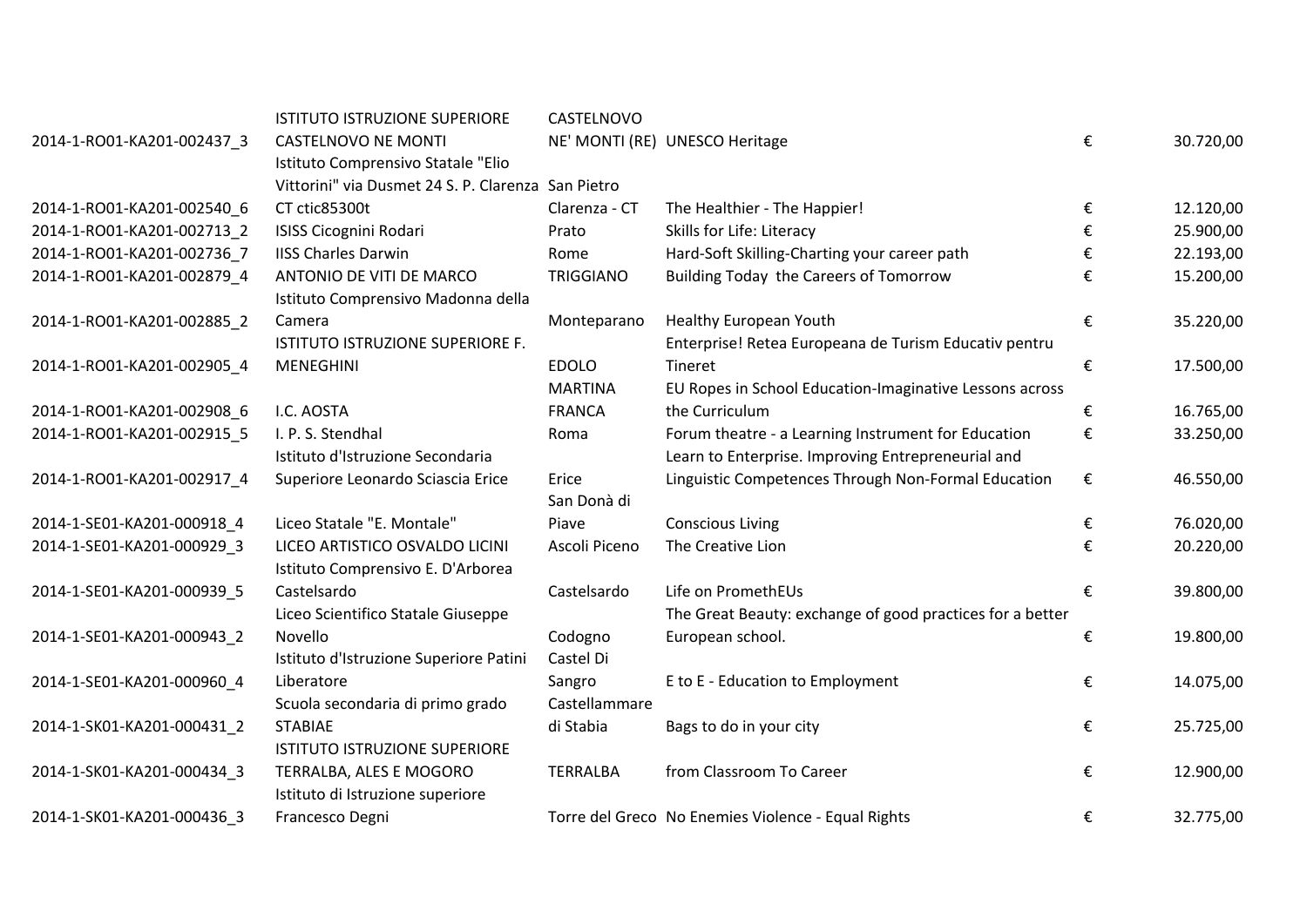| 2014-1-SK01-KA201-000445_2 | ISTITUTO COMPRENSIVO STATALE DI                                                          | PAESE (TV)       | Key Competences for School Sustainability                     | € | 15.900,00 |
|----------------------------|------------------------------------------------------------------------------------------|------------------|---------------------------------------------------------------|---|-----------|
| 2014-1-SK01-KA201-000445 4 | 1° Istituto Superiore Archimede                                                          | Rosolini         | Key Competences for School Sustainability                     | € | 15.900,00 |
|                            |                                                                                          |                  | MEDIA EDUCATION: FROM PASSIVE CONSUMERS TO                    |   |           |
| 2014-1-SK01-KA201-000472 5 | IIS L.V. Bertarelli                                                                      | Milano           | <b>ACTIVE CREATORS</b>                                        | € | 27.679,00 |
| 2014-1-TR01-KA201-011351_3 | istitito di istruzione superiore "M.                                                     | pachino          | Volunteering is our job                                       | € | 36.125,00 |
| 2014-1-TR01-KA201-011381 4 | I.I.S.S. "Carlo Maria Carafa" Mazzarino Mazzarino                                        |                  | <b>Healthy Life's Codes</b>                                   | € | 24.275,00 |
| 2014-1-TR01-KA201-011507_7 | liceo statale "M.L.king"                                                                 | Favara           | Life is good                                                  | € | 32.245,00 |
| 2014-1-TR01-KA201-011542 8 | Istituto Comprensivo "P.A. Coppola"                                                      | Catania          | <b>EUROPEAN GOODWILL CUP</b>                                  | € | 28.025,00 |
|                            |                                                                                          | <b>SESTO SAN</b> |                                                               |   |           |
| 2014-1-TR01-KA201-011555 7 | Liceo Statale Erasmo da Rotterdam                                                        | <b>GIOVANNI</b>  | RISE and SHINE                                                | € | 30.820,00 |
| 2014-1-TR01-KA201-011602_7 | <b>IISS Charles Darwin</b><br>Istituto Istruzione Secondaria                             | Rome             | Who is knocking at my door?                                   | € | 26.350,00 |
| 2014-1-TR01-KA201-011724_4 | Superiore E. Fermi                                                                       | Lecce            | High School Drop Outs:'One is Too Many'                       | € | 21.460,00 |
|                            | ISTITUTO ISTRUZIONE SUPERIORE "G.                                                        |                  | Let's Pedal for a Positive, Environmentalist, Dynamic,        |   |           |
| 2014-1-TR01-KA201-011739_4 | <b>GASPARRINI"</b>                                                                       | <b>MELFI</b>     | Adventurous Life.                                             | € | 24.000,00 |
|                            | ISTITUTO TECNICO STATALE LUIGI                                                           |                  |                                                               |   |           |
| 2014-1-TR01-KA201-011817_2 | CASALE                                                                                   | Vigevano         | Scintillating Science - Maximizing ICT to Motivate Learning € |   | 23.730,00 |
|                            | Istituto Comprensivo Statale                                                             |                  |                                                               |   |           |
| 2014-1-TR01-KA201-011939 5 | Leonardo Da Vinci - Gianni Rodari                                                        | Latina           | NO BARRIERS FOR EUROPEANS                                     | € | 40.200,00 |
| 2014-1-TR01-KA201-012032_3 | Liceo Statale A. Serpieri                                                                | Rimini           | READ ALOUD RISE EUROPE                                        | € | 23.075,00 |
|                            |                                                                                          |                  |                                                               |   |           |
| 2014-1-TR01-KA201-012056_6 | Istituto Comprensivo Castel Frentano Castel Frentano Children-Architects to Create Homes |                  |                                                               | € | 18.950,00 |
|                            | Istituto Professionale di Stato per                                                      |                  |                                                               |   |           |
|                            | l'Enogastronomia e l'Ospitalità                                                          |                  |                                                               |   |           |
| 2014-1-TR01-KA201-012101 2 | Alberghiera "Bernardo Buontalenti"                                                       | Firenze          | ORGANIC AND HEALTHY FOOD IN EUROPE                            | € | 34.125,00 |
| 2014-1-TR01-KA201-012188 4 | LICEO SCIENTIFICO AUGUSTO RIGHI                                                          | Bologna          | THE GREEN SCHOOLS                                             | € | 16.350,00 |
| 2014-1-TR01-KA201-012200 4 | Liceo Scientifico Statale V. Vecchi                                                      | Trani            | <b>Stop Discrimination and Start Unification</b>              | € | 31.765,00 |
|                            |                                                                                          |                  | The Realities That We Are Blinded to But Can Save Our         |   |           |
| 2014-1-TR01-KA201-012280_2 | I.I.S.S. "Carlo Maria Carafa" Mazzarino Mazzarino                                        |                  | Lives                                                         | € | 30.335,00 |
|                            | Istituto Comprensivo Statale Galileo                                                     | Montopoli Val    |                                                               |   |           |
| 2014-1-TR01-KA201-012295_3 | Galilei                                                                                  | d'Arno           | Be a European School Teacher                                  | € | 38.360,00 |
| 2014-1-TR01-KA201-012313_5 | Liceo Scientifico Statale Ernesto Basile PALERMO                                         |                  | <b>Ecological Citizen of Europe</b>                           | € | 24.895,00 |
| 2014-1-TR01-KA201-012982_4 | Liceo Scientifico "M.B.Mangino"                                                          | Pagani           | Live And Learn At School                                      | € | 14.025,00 |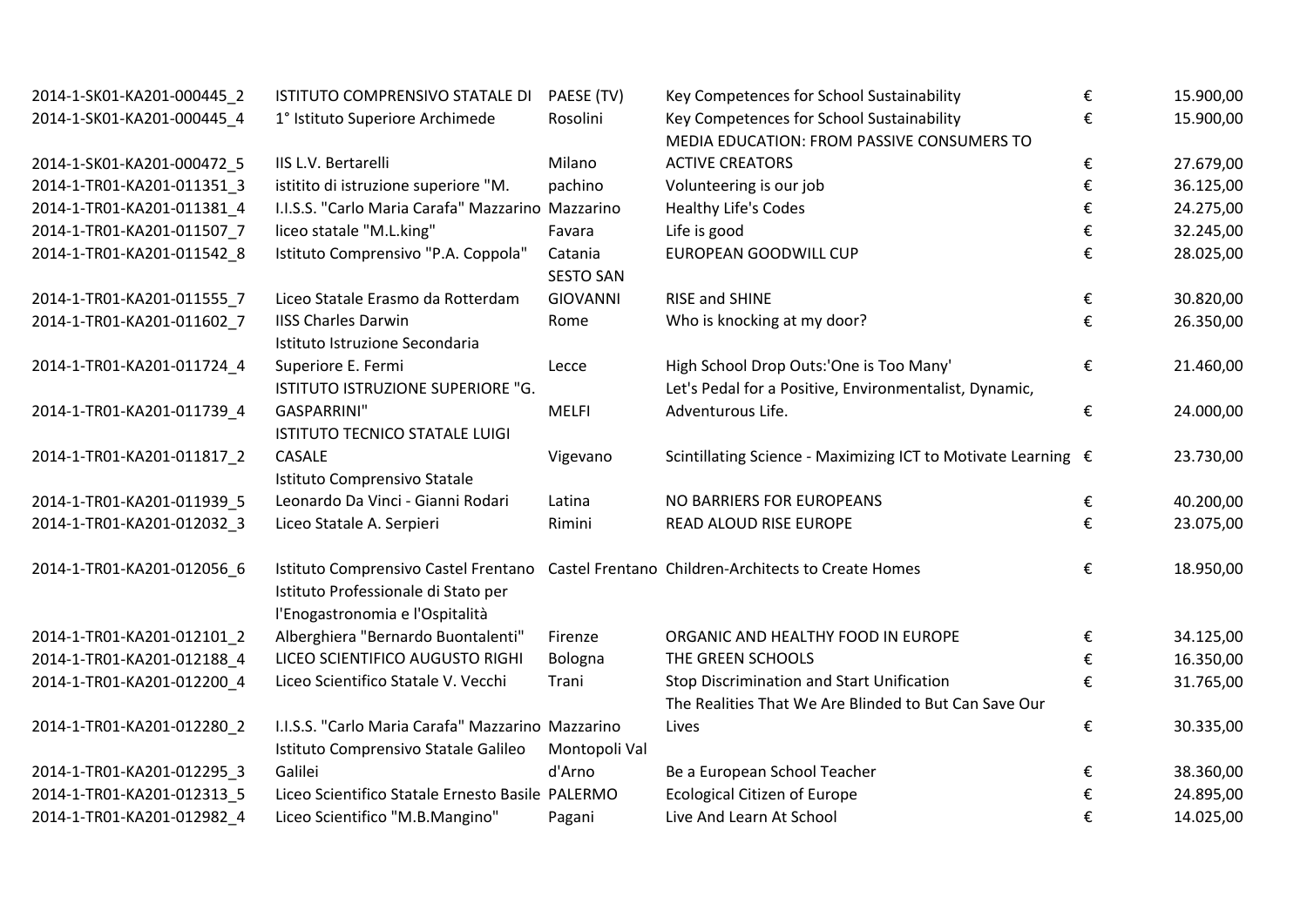| 2014-1-TR01-KA201-013069_2 | <b>ITI NULLO BALDINI</b>                                                           | <b>RAVENNA</b>                 | Young Voices in the European Democracies                                                                                     | € | 45.170,00 |
|----------------------------|------------------------------------------------------------------------------------|--------------------------------|------------------------------------------------------------------------------------------------------------------------------|---|-----------|
| 2014-1-TR01-KA201-013081 6 | ISTITUTO COMPRENSIVO STATALE                                                       | CASTELDACCIA                   | <b>I LOVE TO PLAY MATHS</b>                                                                                                  | € | 24.155,00 |
| 2014-1-TR01-KA201-013133 7 | IIS "N.COPERNICO - A.CARPEGGIANI"                                                  | Ferrara                        | Only one world, don't waste it.<br>BREAK STEREOTYPES FOR A MORE ACTIVE EUROPEAN                                              | € | 29.325,00 |
| 2014-1-TR01-KA201-013165_2 | ISTITUTO COMPRENSIVO G. FALCONE TRAPANI                                            |                                | <b>CITIZENSHIP</b><br>Using Tablets for Interactive Learning In Schools across                                               | € | 44.525,00 |
| 2014-1-UK01-KA201-000013_3 | <b>IIS VIOLA MARCHESINI</b><br><b>ISTITUTO COMPRENSIVO DI</b>                      | Rovigo                         | Europe                                                                                                                       | € | 18.975,00 |
| 2014-1-UK01-KA201-000032 7 | <b>TAVAGNACCO</b>                                                                  | <b>TAVAGNACCO</b>              | Maths paths in Europe                                                                                                        | € | 12.080,00 |
| 2014-1-UK01-KA201-000046 5 | Istituto Superiore "A. Rizza"                                                      | Siracusa                       | Innovative Digital European Active Learning                                                                                  | € | 65.666,00 |
| 2014-1-UK01-KA201-000063 4 | I.I.S. "Via Lentini, 78"                                                           | <b>ROME</b>                    | Health and Safety Plus Agenda 21                                                                                             | € | 37.185,00 |
| 2014-1-UK01-KA201-000219_3 | I.C. "BAGHERIA IV-ASPRA"<br>Istituto Tecnico Commerciale, per                      | <b>BAGHERIA</b>                | Be Enterprising, Succeed Together                                                                                            | € | 28.435,00 |
|                            | Geometri e il Turismo Gaetano                                                      |                                | New Waves - the sea and water as a focus for innovation                                                                      |   |           |
| 2014-1-UK01-KA201-000255_3 | Salvemini - Molfetta                                                               | Molfetta                       | in teaching and learning                                                                                                     | € | 37.100,00 |
| 2014-1-UK01-KA201-000256 5 | <b>ITCG Ferruccio Niccolini</b>                                                    | Volterra<br>Somma              | SKILLS FOR THE FUTURE OF EUROPE                                                                                              | € | 20.160,00 |
| 2014-1-UK01-KA201-000280_4 | itis ettore majorana                                                               | Vesuviana                      | "Developing Seismology" - Teaching seismology in schools €<br>'M <sup>3</sup> ' - Mathematics, Mini-Enterprise and Marketing |   | 19.310,00 |
| 2014-1-UK01-KA201-000294_5 | Istituto Comprensivo A. Diaz Milano                                                | Milano                         | Project                                                                                                                      | € | 13.475,00 |
| 2014-1-UK01-KA201-000319_3 | ISTITUTO COMPRENSIVO ESINE                                                         | Esine<br><b>GRAVINA IN</b>     | Europe for all, forever. Sustainability, Skills and Enterprise. €                                                            |   | 27.825,00 |
| 2014-1-UK01-KA201-000321_5 | Circolo Didattico S.D.Savio - T.Fiore<br>SCUOLA MEDIA STATALE MARIO                | <b>PUGLIA</b><br>Sant'Agata li | Dissolving European Boundaries                                                                                               | € | 42.940,00 |
| 2014-1-UK01-KA201-000327_2 | PLUCHINOTTA                                                                        | <b>Battiati</b><br>Terme       | Maths is Everywhere                                                                                                          | € | 22.025,00 |
| 2014-1-UK01-KA201-000335_3 | Istituto Comprensivo Terme Vigliatore Vigliatore<br>Istituto Statale di Istruzione | Santa Maria                    | EuroBook Buddies                                                                                                             | € | 28.390,00 |
| 2014-1-UK01-KA201-000350_2 | Secondaria Superiore E. AMALDI<br><b>ISTITUTO COMPRENSIVO</b>                      | Capua Vetere                   | RE************                                                                                                               | € | 29.280,00 |
| 2014-1-UK01-KA201-000351 2 | "G.CARDELLI"                                                                       |                                | MOSCIANO S.A. NO CHILD LEFT BEHIND!                                                                                          | € | 25.875,00 |